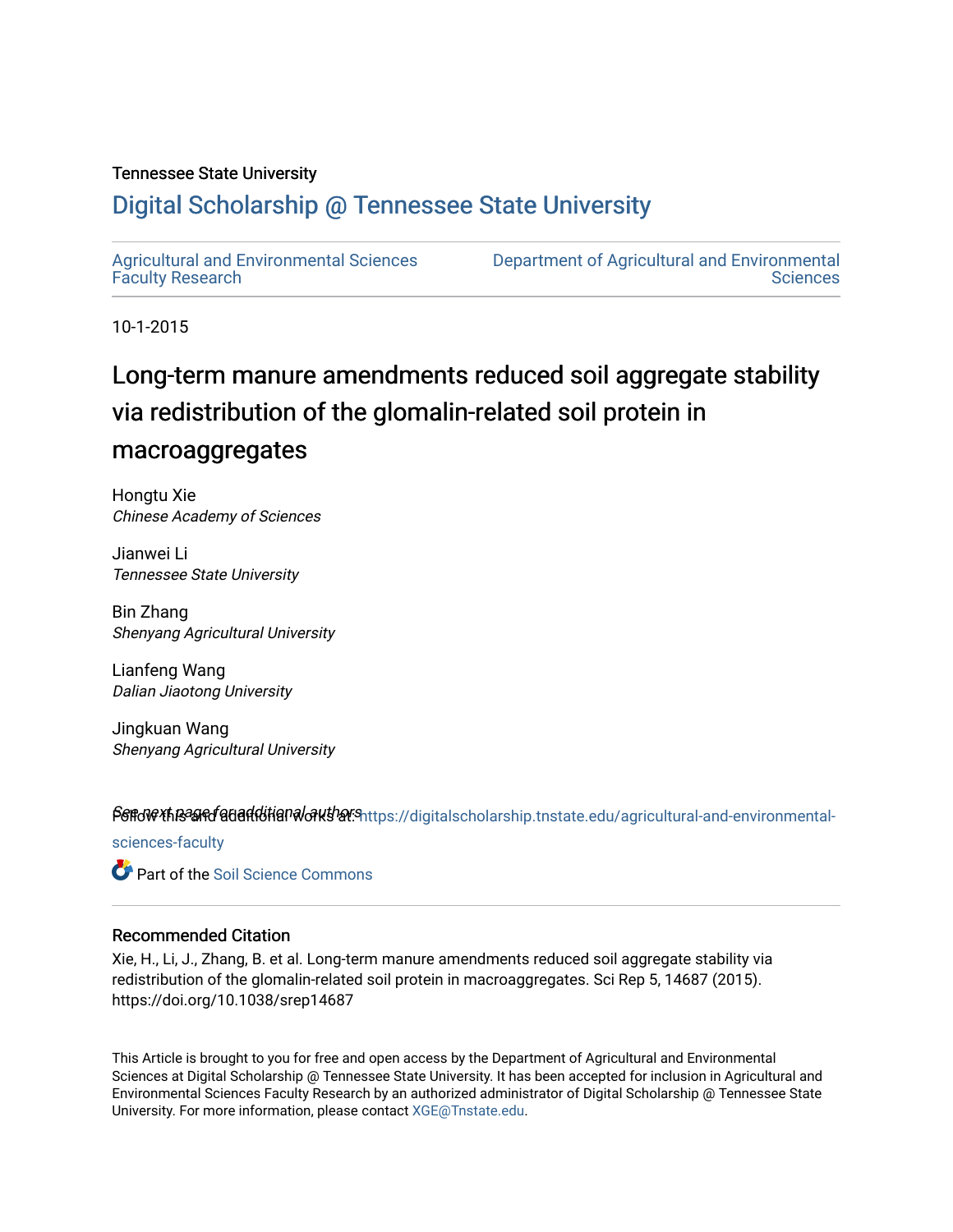#### Authors

Hongtu Xie, Jianwei Li, Bin Zhang, Lianfeng Wang, Jingkuan Wang, Hongbo He, and Xudong Zhang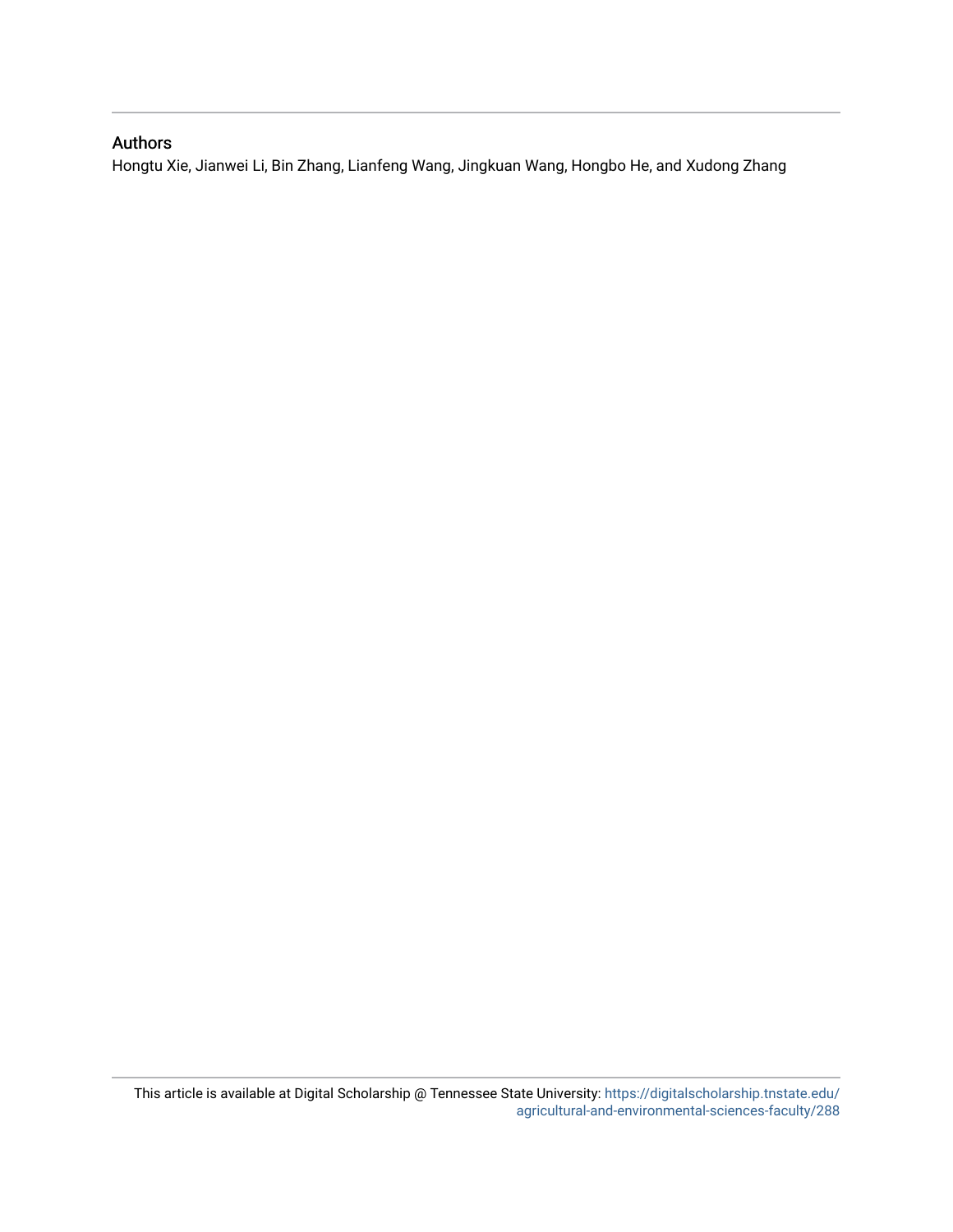# SCIENTIFIC REPERTS

## **OPEN**

Received: 20 May 2015 accepted: 03 September 2015 Published: 01 October 2015

## **Long-term manure amendments reduced soil aggregate stability via redistribution of the glomalin-related soil protein in macroaggregates**

Hongtu Xie<sup>1</sup>, Jianwei Li<sup>2</sup>, Bin Zhang<sup>3</sup>, Lianfeng Wang<sup>4</sup>, Jingkuan Wang<sup>3</sup>, Hongbo He<sup>1</sup> & **Xudong Zhang1,5**

**Glomalin-related soil protein (GRSP) contributes to the formation and maintenance of soil aggregates, it is however remains unclear whether long-term intensive manure amendments alter soil aggregates stability and whether GRSP regulates these changes. Based on a three-decade long fertilization experiment in northeast China, this study examined the impact of long-term manure**  input on soil organic carbon (SOC), total and easily extractable GRSP (GRSP<sub>t</sub> and GRSP<sub>e</sub>) and their **respective allocations in four soil aggregates (>2000μm; 2000–250μm; 250–53μm; and <53μm). The treatments include no fertilization (CK), low and high manure amendment (M1, M2), chemical nitrogen, phosphorus and potassium fertilizers (NPK), and combined manure and chemical fertilizers**  (NPKM1, NPKM2). Though SOC, GRSP<sub>e</sub> and GRSP<sub>t</sub> in soil and SOC in each aggregate generally increased with increasing manure input, GRSP<sub>t</sub> and GRSP<sub>e</sub> in each aggregate showed varying changes **with manure input. Both GRSP in macroaggregates (2000–250μm) were significantly higher under low manure input, a pattern consistent with changes in soil aggregate stability. Constituting 38~49% of soil mass, macroaggregates likely contributed to the nonlinear changes of aggregate stability under manure amendments. The regulatory process of GRSP allocations in soil aggregates has important implications for manure management under intensive agriculture.**

Glomalin is a glycoproteinaceous substance that is produced by arbuscular mycorrhizal fungi  $(AMF)^{1,2}$  $(AMF)^{1,2}$  $(AMF)^{1,2}$ . Glomalin is usually quantified in soils as glomalin-related soil protein  $(GRSP)^{2-5}$ , which is a component of the hyphal walls of AMF and is likely released into the soil after death<sup>6</sup>; thus, GRSP subsequently contributes to the linkage between soil particles and the stabilization of aggregates. Positive correlations between the GRSP concentration and the amount of water-stable aggregates have been documented $2,3,7$  $2,3,7$  $2,3,7$  $2,3,7$ . In addition, glomalin is relatively recalcitrant and has a long residence time in the soil to contribute to stable carbon storage<sup>8,[9](#page-8-6)</sup>; microbial-derived carbon inputs to soils are being recognized as increasingly important in the long-term storage of carbon and nitrogen $10$ .

1 State Key Laboratory of Forest and Soil Ecology, Institute of Applied Ecology, Chinese Academy of Sciences, Shenyang, 110164, China. <sup>2</sup>Department of Agriculture and Environmental Sciences, Tennessee State University, Nashville, TN 37209, USA. <sup>3</sup>College of Land & Environment, Shenyang Agricultural University, Shenyang, 110866, China. 4 College of Environmental and Chemical Engineering, Dalian Jiaotong University, Dalian, 116028, China. 5 National Field Research Station of Agroecosystems, Institute of Applied Ecology, Chinese Academy of Sciences, Shenyang, 110016, China. Correspondence and requests for materials should be addressed to J.L. (email: [jianweili.2@gmail.com\)](mailto:jianweili.2@gmail.com) or L.W. (email: [wanglf2003@hotmail.com\)](mailto:wanglf2003@hotmail.com)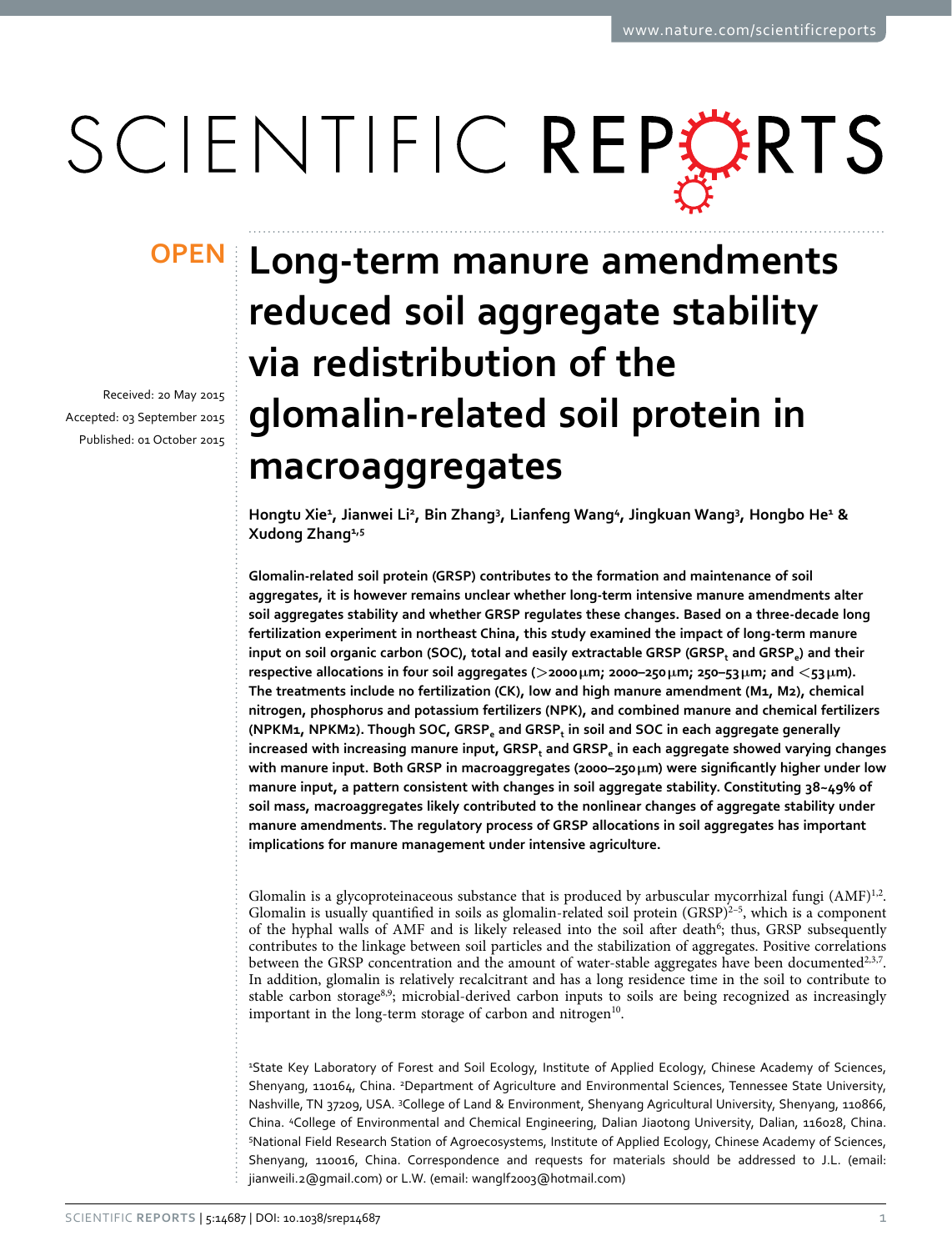<span id="page-3-0"></span>

|                        | Aggregate distribution (%)                  |                                                |                                        |                          |                   |  |
|------------------------|---------------------------------------------|------------------------------------------------|----------------------------------------|--------------------------|-------------------|--|
| Treatment <sup>†</sup> | Large macroaggregate<br>$( > 2000 \,\mu m)$ | Small macroaggregate<br>$(2000 - 250 \,\mu m)$ | Microaggregate<br>$(250 - 53 \,\mu m)$ | $Silt + clay(<53 \mu m)$ | MWD/mm            |  |
| <b>CK</b>              | $14.8 + 2.4ab^{\ddagger}$                   | $37.9 + 2.0b$                                  | $26.9 + 1.1ab$                         | $16.8 + 3.5ab$           | $0.99 \pm 0.11$   |  |
| <b>NPK</b>             | $13.6 \pm 1.7$ abc                          | $35.9 \pm 5.4b$                                | $29.6 \pm 1.3a$                        | $18.4 \pm 2.5a$          | $0.93 \pm 0.12b$  |  |
| M1                     | $18.9 + 5.1a$                               | $44.7 + 4.0$ ab                                | $21.6 + 4.7b$                          | $11.6 \pm 1.4b$          | $1.20 \pm 0.23a$  |  |
| M1NPK                  | $17.4 + 2.3ab$                              | $46.3 + 1.7ab$                                 | $20.6 + 1.0b$                          | $12.8 \pm 0.6ab$         | $1.17 \pm 0.10a$  |  |
| M <sub>2</sub>         | $10.8 + 0.4c$                               | $49.1 + 4.7a$                                  | $26.2 + 3.0$ ab                        | $12.3 + 2.1b$            | $0.88 \pm 0.07$ b |  |
| M2NPK                  | $11.4 \pm 1.1$ bc                           | $44.4 \pm 3.8$ ab                              | $26.8 \pm 1.6$ ab                      | $15.2 \pm 1.4ab$         | $0.94 \pm 0.09$   |  |

#### **Table 1. Mean (±SD) proportions of four aggregates in soil (%)under long-term fertilization in**

**Liaoning, China.** Soil samples were collected in 2008. † CK, no fertilizer; NPK, mineral fertilizers; M1 and M2, organic manure applied at lower and higher level, respectively; M1NPK, combination of M1 and NPK; M2NPK, combination of M2 and NPK. <sup>‡</sup>Different letters within each column indicate significant difference between fertilization treatments at 0.05 ( $n=3$ ).

Despite recalcitrant features, GRSP can be sensitive to various agricultural management practices, such as tillage<sup>11–14</sup>, cropping treatments<sup>11,15</sup>, and land use change<sup>16–18</sup>. Chemical and organic fertilizations are common practices and play a key role in maintaining long-term agricultural production; however, the effects of different types of fertilization on the changes in glomalin concentrations have received very limited attention. For example, long-term fertilization, especially amendments with manure and straw, increase soil GRSP accumulation<sup>19,20</sup>. However, the effects of different amounts of manure and mineral fertilizer and their interactions on GRSP dynamics have not been elucidated.

Aggregates are composed of primary mineral particles and organic binding agents $^{21}$ . Therein, arbuscular mycorrhizal fungi produce large amounts of insoluble glycoprotein, glomalin and polysaccharides, which contribute to aggregate stability<sup>2[,4](#page-8-14)</sup>. Furthermore, many studies have examined the glomalin concentration in soil aggregates, but most studies only focused on the 1000- to 2000-µm aggregates $2^{2,22}$  $2^{2,22}$  $2^{2,22}$  $2^{2,22}$ . It was found that approximately 20% of GRSP remained in the fine fraction  $(<53 \mu m)^{12}$ . Other study indicated that tillage reduced the GRSP content in all of the aggregate classes  $(2000-1000\,\mu\text{m}, 1000-500\,\mu\text{m}$  and  $250 \mu m$ <sup>11</sup>. These results collectively suggest a possible strong correlation of glomalin with aggregate stability<sup>[2](#page-8-1)</sup>. However, the underlying mechanism of this tight association between GRSP and aggregate stabilization remains poorly investigated. Furthermore, understanding factors controlling GRSP production such as fungal community composition, fungal physiology, and cell biology aspects as well as soil biota, soil physicochemical characteristics, and fungus–host plant species combinations will elucidate soil aggregation in crop production systems $^{23}$ .

Long-term experiments provide a realistic and effective means for obtaining valuable information that is required to maintain the soil quality and health by determining changes in the soil properties and processes $24,25$ . Soil fertility degradation has long been a major concern in China due to the replacement of organic fertilizers by chemical fertilizers<sup>26</sup>. To monitor changes in soil fertility, a number of long-term experiments were initiated in typical agricultural regions in China in the 1980's with the application of chemical fertilizer, organic manure alone or both in combination<sup>26</sup>. One of these experiments was set up in a brown soil region located in Liaohe Plain to explore the effect of long-term fertilization on the soil properties and crop yield<sup>27</sup>. Soil aggregate formation and stability are key variables for investigation; however, the role of GRSP on soil aggregates during long-term fertilization experiments has received little attention in this carbon-rich and high-productivity agricultural region, which hindered our understandings of how management practices alter GRSP concentrations in soil aggregates and how to maintain soil aggregate stability, fertility and productivity under different fertilization practices.

Based on a three-decade long fertilization experiment in a typical brown soil in Northeast China, we collected surface soil samples (0–20 cm), quantified soil aggregate and GRSP concentrations, and compared the long-term dynamics of GRSP in different soil aggregate sizes under a suite of long-term continuous chemical and organic fertilizer treatments. The objectives of this study were to examine the effects of the long-term application of mineral and organic fertilizers alone or in combination on the concentration and allocation of GRSP in different aggregate classes. This study is expected to clarify on the relationship between GRSP in different soil aggregate sizes and aggregate stability for the sake of optimal management practices in this region.

#### **Results**

**Long-term manure inputs on aggregate distribution and stability.** The proportional distribution of aggregates in soil generally followed a descending order in each fertilization regime: small macroaggregate > microaggregate > silt+ clay > macroaggregate ([Table 1\)](#page-3-0). The small macroaggregate comprised the largest proportion of the soil (35.9–49.1%), and the large macroaggregate accounted for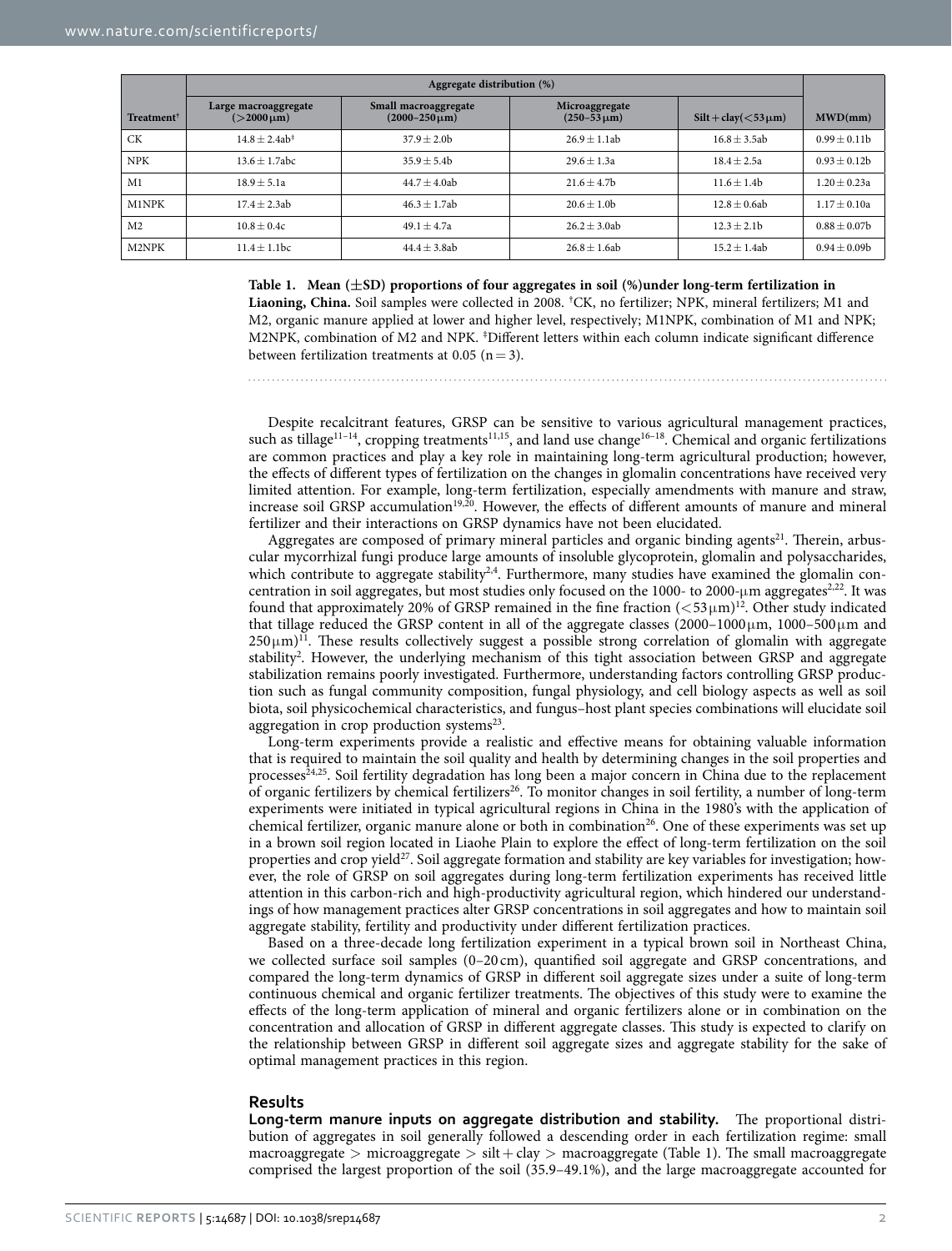<span id="page-4-0"></span>

|                   | GRSP <sub>c</sub> | GRSP,          | SOC             |                   |                        |
|-------------------|-------------------|----------------|-----------------|-------------------|------------------------|
| <b>Treatments</b> |                   | $mg g^{-1}$    |                 | GRSP./GRSP,       | GRSP <sub>1</sub> /SOC |
| CК                | $0.24 + 0.02c$    | $1.41 + 0.08c$ | $7.95 + 0.15d$  | 0.17ab            | 0.18 <sub>b</sub>      |
| <b>NPK</b>        | $0.35 + 0.05$ ab  | $1.80 + 0.20$  | $10.01 + 0.09c$ | 0.20a             | 0.18 <sub>b</sub>      |
| M <sub>1</sub>    | $0.30 + 0.01$     | $1.86 + 0.06$  | $10.40 + 0.10b$ | 0.16ab            | 0.18 <sub>b</sub>      |
| M1NPK             | $0.37 + 0.02a$    | $2.46 + 0.07a$ | $11.65 + 0.25a$ | 0.15 <sub>b</sub> | 0.21a                  |
| M <sub>2</sub>    | $0.38 + 0.02a$    | $2.46 + 0.13a$ | $11.55 + 0.15a$ | 0.16 <sub>b</sub> | 0.21a                  |
| M2NPK             | $0.38 + 0.01a$    | $2.45 + 0.06a$ | $11.75 + 0.05a$ | 0.16 <sub>b</sub> | 0.21a                  |

Table 2. Mean ( $\pm$ SD) concentrationsof GRSP<sub>t</sub>, GRSP<sub>e</sub> and SOC (mg g<sup>−1</sup>) in bulk soil in different **fertilization treatments in Shenyang Agricultural University experiment in Liaoning, China.** Soil samples were collected in 2008.



<span id="page-4-1"></span>**Figure 1. SOC content (mg g<sup>−</sup><sup>1</sup> ) in soil aggregates under different fertilization treatments in Shenyang Agricultural University experiment in Liaoning, China.** The different lowercase letters represent significant fertilization effect within each aggregate size (*P*< 0.05), and the different uppercase letters denote significant effect of aggregate sizes ( $P < 0.05$ ). Error bars denote standard deviations ( $n = 3$ ). The abbreviations of fertilization treatments are the same as presented in [Table 1.](#page-3-0)

11.4% to 18.9%. Different fertilization regimes altered the aggregate percentages in the soil. Organic manure application alone or in combination with fertilizer (M1, M1NPK, M2 and M2NPK) increased the proportion of the small macroaggregate  $(P< 0.1)$  and decreased the percentages of microaggregate and silt + clay  $(P < 0.1)$  compared to CK and NPK. High amounts of organic manure input (M2, M2NPK) tended to diminish the proportion of large macroaggregate compared to the other treatments. Furthermore, NPK did not change the distribution of aggregates compared to CK.

Compared to CK, NPK, M2 and M2NPK, low-manure application (M1 and M1NPK) increased significantly MWD by approximately 20% (*P*< 0.05). Compared to CK, NPK, M2 and M2NPK decreased MWD by 5%, 5% and 11%, respectively, but these effects are not statistically significant.

**Long-term manure inputs on the SOC in bulk soil and aggregates.** Generally, organic manure application significantly increased the SOC concentration in bulk soil ( $P < 0.05$ ). There were significant differences in the SOC between CK and all fertilization treatments. Compared to CK, SOC increased by 25.9% under NPK and by 30.8% to 47.7% under organic manure treatment alone or combined manure and chemical fertilizers (M2NPK> M1NPK> M2> M1> NPK> CK) ([Table 2](#page-4-0)).

Across all fertilization treatments, SOC concentration in macroaggregates and microaggregates showed little difference, but SOC concentration in sum of macroaggregates and microaggregates ( $>53\,\mu$ m) and silt + clay fractions ( $\lt$ 53 $\mu$ m) were significantly different (*P* $\lt$  0.05, Fig. 1). Fertilizer application significantly altered SOC concentration in each aggregate fraction with a descending order as M2, M2NPK> M1, M1NPK> NPK> CK. Compared to CK, SOC showed a significantly greater increase under organic manure application alone or in combination with chemical fertilizers than chemical fertilizers alone ( $P < 0.05$ , [Fig. 1](#page-4-1)).

**Long-term manure inputs on the GRSP in soil aggregates.** Similar to the patterns of SOC changes under fertilization, long-term fertilization significantly increased  $\mathrm{GRSP_{t}}$  and  $\mathrm{GRSP_{c}}$  concentrations in bulk soil (M2NPK, M2, M1NPK > M1 > NPK > CK) (Table 2). The M1 treatments showed a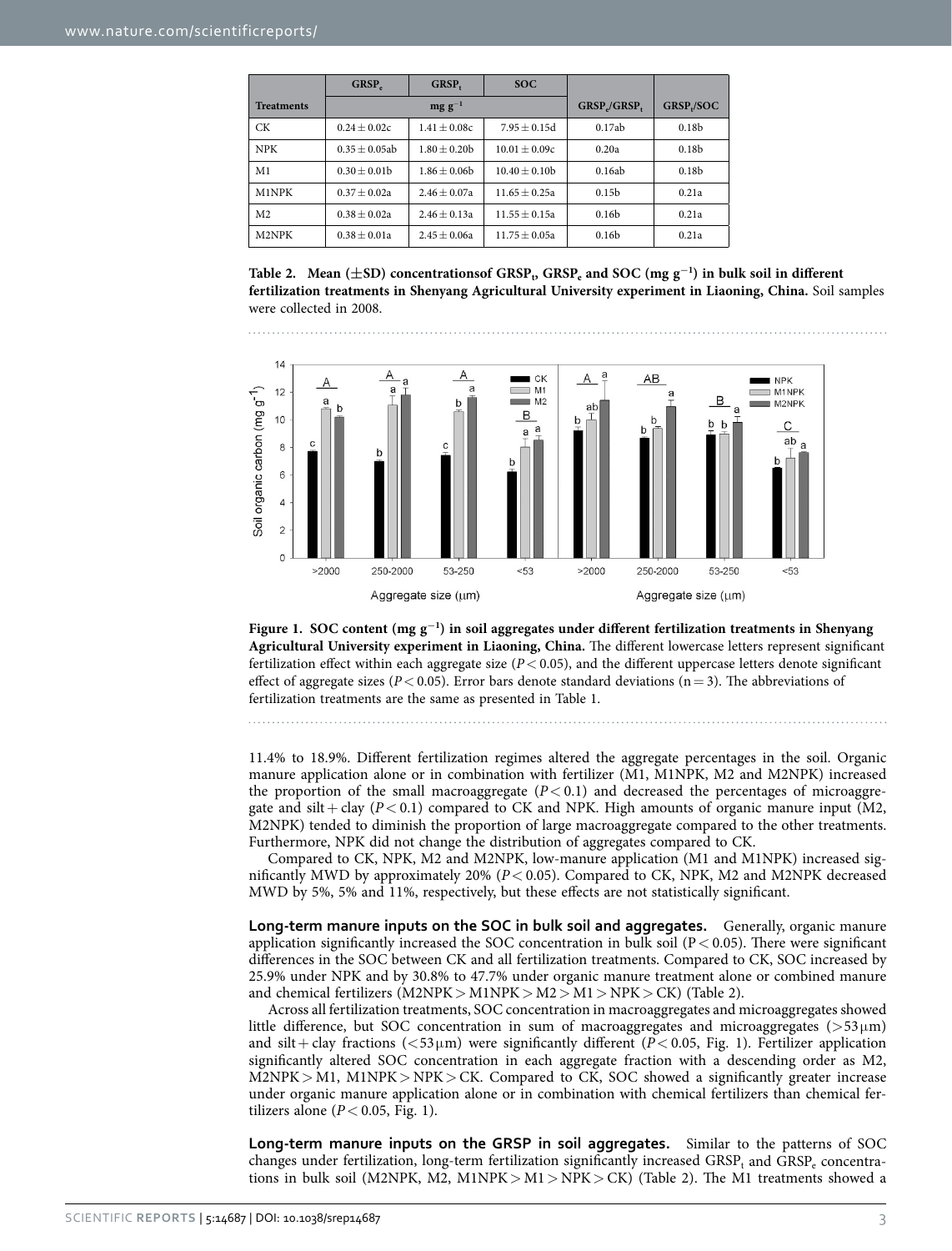

<span id="page-5-0"></span>**Figure 2. GRSPe content (mg g<sup>−</sup><sup>1</sup> ) in soil aggregates under different fertilization treatments in Shenyang Agricultural University experiment in Liaoning, China.** The different lowercase letters represent significant fertilization effect within each aggregate size (*P*< 0.05), and the different uppercase letters denote significant effect of aggregate sizes ( $P < 0.05$ ). Error bars denote standard deviations ( $n = 3$ ). The abbreviations of fertilization treatments are the same as presented in [Table 1.](#page-3-0)



<span id="page-5-1"></span>**Figure 3.** GRSP<sub>t</sub> content (mg g<sup>−1</sup>) in soil aggregates under different fertilization treatments in Shenyang **Agricultural University experiment in Liaoning, China.** The different lowercase letters represent significant fertilization effect within each aggregate size  $(P < 0.05)$ , and the different uppercase letters denote significant effect of aggregate sizes ( $P < 0.05$ ). Error bars denote standard deviations ( $n = 3$ ). The abbreviations of fertilization treatments are the same as presented in [Table 1.](#page-3-0)

lower  $\mathrm{GRSP}_\mathrm{e}$  content and higher amount of  $\mathrm{GRSP}_\mathrm{t}$  compared with NPK treatments. Chemical fertilizer treatment alone led to a greater ratio of  $GRSP_e/GRSP_t$  (NPK > M2, M1NPK, M2NPK). In general, high manure amendments induced significantly greater GRSP<sub>t</sub>/SOC ratios than other treatments (M2NPK,  $M2$ ,  $M1NPK > M1$ , NPK, CK).

Long-term fertilization significantly increased SOC allocation within each aggregate than no fertili-zation (M2NPK > NPK > CK, [Fig. 1\)](#page-4-1), whereas, fertilization effects on GRSP allocations were highly variable with different aggregate sizes. The above mentioned pattern of SOC allocation was true for GRSP<sub>e</sub> in macroaggregates only [\(Fig. 2\)](#page-5-0) and true for  $\mathrm{GRSP}_{\mathrm{t}}$  in silt + clay fraction only ([Fig. 3](#page-5-1)).

#### **Discussion**

**Manure amendments on soil aggregate content and stability.** Generally, the combined application of organic manure and fertilizer increased the proportions of small macroaggregate and decreased the proportions of microaggregate in the soi[l28](#page-9-0),[29.](#page-9-1) In our study, changes in the proportions of soil aggregates varied with different fertilization treatments. For instance, NPK treatment decreased the proportion of small macroaggregates, but manure or manure plus chemical fertilizers increased the same size aggregate. In contrast, NPK increased the proportion of microaggregates, but manure or manure plus chemical fertilizers decreased the same size aggregate.

As a measure of aggregate stability, mean weight diameter (MWD) has been used to assess manure amendments on soil aggregate stability. A recent study indicated that as compared to CK, 2-year long-term manure addition (60Mg·hm<sup>−2</sup>) increased the MWD at the 0–5cm layer in soil type of Typic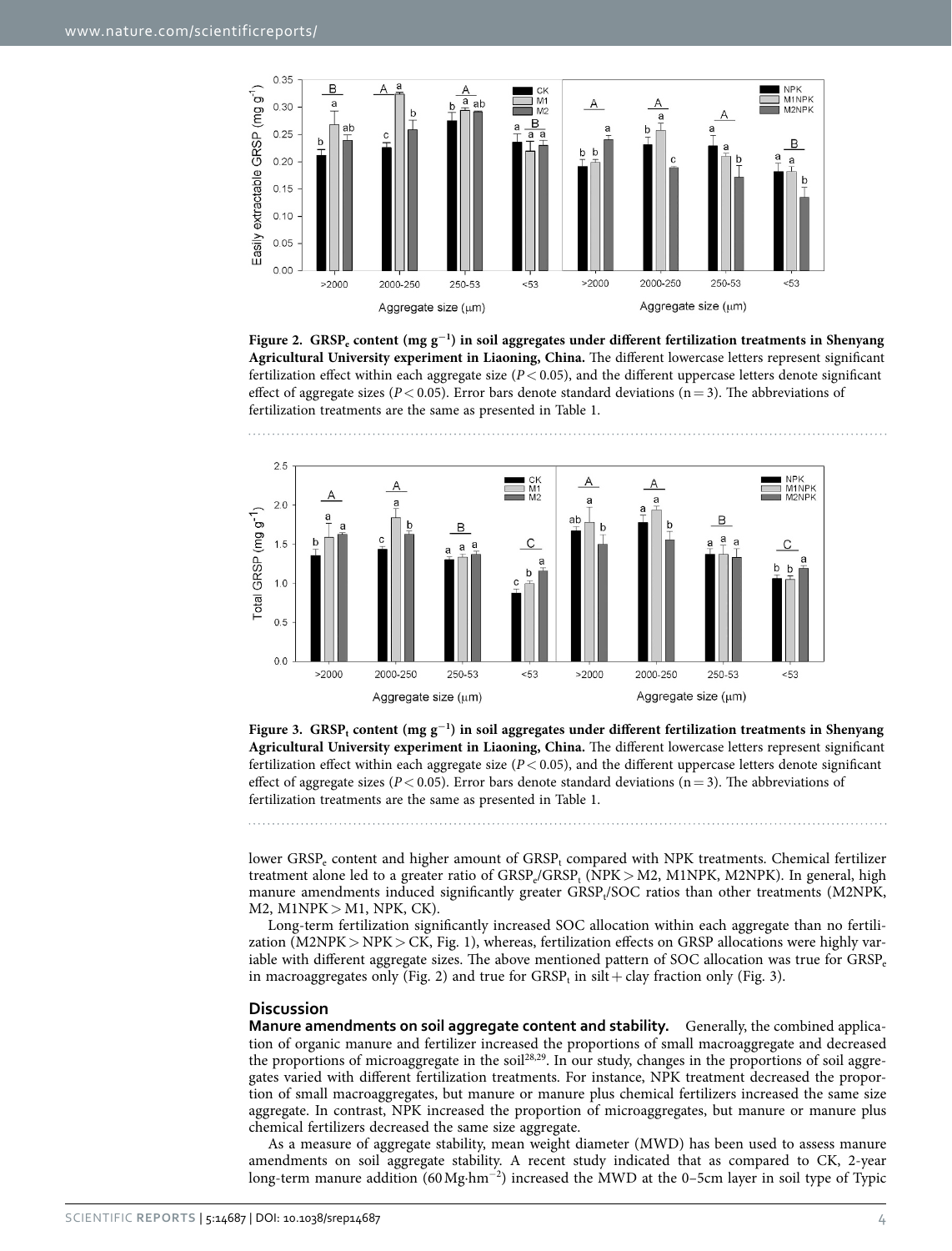Haplargids<sup>30</sup>, whereas, this study showed that three-decade high manure application decreased the MWD and consequently resulted in lower aggregate stability as compared to CK. This contradiction may be due to the accumulation of large macroaggregates that were derived from different sources of manure materials. In this study, a very high amount of manure amendment provided  $POC<sup>31</sup>$ , which coated macroaggregates. Long-term manure applications with a large amount of organic input increased the macroaggregate dispersion and thus resulted in a decrease in aggregate stability<sup>32</sup>. However, other studies suggest the MWD increased after 1 year manure application and decreased after 5 years and increased again after 12 years, indicating that long-term manure application (1Mg·hm<sup>−</sup><sup>2</sup> ) increase soil aggregate stability<sup>[33](#page-9-5)</sup>. In addition, there is unclear relationships between aggregate stability and rates of organic input by analyzing the literatures due to different factors such as the quality, quantity and timing of organic matter addition<sup>34</sup>. In particular, few studies offered mechanistic understanding of manure amendments and soil aggregate stability. In the following discussions, this study addressed the fertilization effect on SOC, GRSP allocations in different soil aggregates and particularly examined the possible mechanisms of GRSP redistribution driving the change of soil aggregate stability.

**Manure amendments on SOC allocation in soil aggregates.** Manure application has long been recognized as an effective way to increase SOC content<sup>29,[32,](#page-9-4)[35–37](#page-9-7)[,40](#page-9-8)</sup>. This study showed that manure application alone or mixed with chemical fertilizers significantly improved the total SOC content compared to that of CK and NPK. On the other hand, the application of NPK fertilizers also significantly increased the SOC content compared to that of CK, which is driven by greater yield and biomass return to the SOC pool<sup>37</sup>. The reason for this result is that the manure input directly increased the soil organic matter content and induced the additional input of organic material to soils due to higher crop productivity under fertilization<sup>37-39</sup>.

This study further demonstrated that fertilizer application significantly increased the SOC content in every aggregate fraction compared with CK. Especially, manure and manure combined with fertilizer enhanced SOC concentration in macroaggregates and microaggregates  $(P < 0.05)$ , indicating that the manure-derived C was more preferentially accumulated in these aggregate fractions<sup>37</sup>. For all of the fertilization treatments, the lowest SOC contents were found in the  $silt + clay$  fraction. A similar observation was reported through long-term fertilization on a Mollisol<sup>36</sup>. These observations are most likely associated with low or no binding capacity of SOC by free silt particles<sup>36</sup>, and also the limited protection of SOC by silt and clay[41.](#page-9-11) Overall, this study revealed that manure application alone or in combination with chemical fertilizer increased SOC through their effects on the formation of macroaggregates. This result is consistent with a former study that showed that animal manure application increased SOC and consequently the formation of macroaggregates<sup>38,[41,](#page-9-11)42</sup>. Given the relatively stable soil mineralization rate indicated in these studies, we speculate that the SOC change is directly related to C input from manure<sup>[38](#page-9-12)[,43](#page-9-14)</sup>. In addition, the low temperature in winter restricts the decomposition of manure<sup>38</sup>.

**Manure amendments on GRSP in bulk soil.** As an important component in SOC, the concentrations of both  $GSP_e$  and  $GSP_t$  were enhanced significantly under treatments with manure input  $(P< 0.05$ ; Table [2](#page-8-1)), which echoed with several recent studies<sup>2[,19](#page-8-11),[20,](#page-8-12)44-46</sup>. The main reason may lie in the release of the growth-stimulating substances due to increased soil biological activities and nutrients from organic manure<sup>[6,](#page-8-2)[19](#page-8-11),[46](#page-9-16)</sup>. On the other hand, the relatively low amount of  $\mathrm{GRSP}_t$  under NPK treatment compared with manure amendment treatments most likely due to the inhibition of AMF development by chemical fertilizers<sup>20,46</sup>. However, the greater  $GRSP_e/GRSP_t$  under NPK than manure amendment treatments could be caused by the immediate and pronounced effect of nutrient availability on GRSP<sub>e</sub> productions via part of AMF groups under NPK treatment. It thus remains to be further explored whether only some species of AMF development are more sensitive to chemical nutrient input than other species.

The SOC content is often a good predictor of GRSP<sup>9</sup>. In our study, the GRSP<sub>t</sub>/SOC changed from 0.18 to 0.21 when manure was applied either with chemical fertilizers or at a higher input rate. This pattern of change under fertilization is much narrower in quantity in comparison to former studies in agroecosystem  $(0.14$  to  $0.27)$ <sup>44</sup> and in different land use types  $(0.21$  to  $0.29)$ <sup>47</sup>. This current result also showed a positive correlation between the GRSP and SOC content. This relationship was affected by land use type and soil type such as in pastures<sup>48</sup>, Mediterranean steppes<sup>17</sup>, North American soils<sup>49</sup> and a semiarid rangeland<sup>50</sup>. The exceptions to this trend are the Costa Rican study<sup>51</sup> and a strong acid soil result from the narrow range of SOC<sup>52</sup>. In our study, a high-manure amendment did not increase the contribution of  $GRSP_t$  to SOC due to parallel increases in both  $GRSP_t$  and SOC. This result clearly indicates that GRSP, as an important component of soil organic matter and binding agents<sup>53</sup>, can contribute to soil carbon sequestration under long-term manure amendments<sup>54</sup>.

**Manure amendments on GRSP allocation in soil aggregates.** As we revealed above, three-decade-long manure amendments combined with mineral fertilizer application significantly increased soil aggregate stability, while the underlying mechanisms are not well identified. This study found that long-term manure amendment combined with chemical fertilizer application significantly increased the GRSP content in all soil aggregate fractions except for microaggregates ([Fig. 1](#page-4-1)). In particular, intermediate amount of manure input in addition to chemical fertilizers (M1NPK) increased the content of macroaggregates and the overall soil aggregate stability [\(Table 1\)](#page-3-0). These results suggest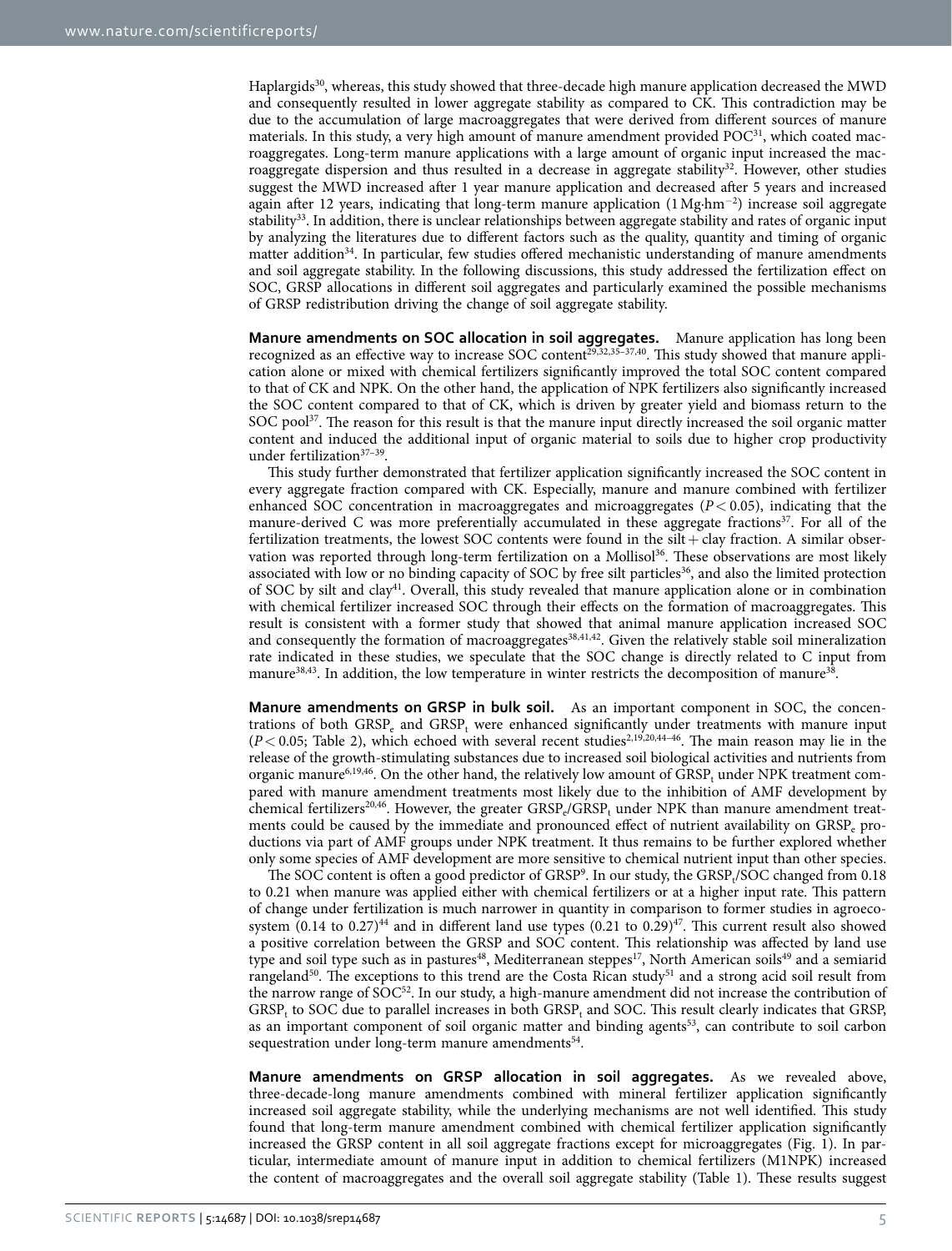

<span id="page-7-0"></span>**Figure 4. The regression between SOC and GRSP across different aggregate fractions.** 

that glomalin accumulation influenced soil stability via its redistribution in macroaggregates under long-term fertilization. In all aggregate fractions, the relationship of GRSP and SOC showed significant trend ([Fig. 4](#page-7-0).  $R^2 = 0.431$  and  $R^2 = 0.317$ ,  $P < 0.01$ ). The accumulation of GRSP in total SOC is possibly attributed to the positive role of AMF in glomalin production at presence of long-term and relatively large amount of manure amendments in soils<sup>[6](#page-8-2)[,19](#page-8-11),55</sup>.

Although the application of organic manure positively affected the accumulation of GRSP in aggregates, the highest amount of organic manure did not result in the highest concentration of either GRSPe or GRSP<sub>t</sub>. In fact, the contents of  $GRSP_e$  and  $GRSP_t$  in the small macroaggregates were significantly lower under high manure input treatments than low manure input treatments. Thus, a high amount of organic manure amendment exceeding a certain threshold may otherwise reduce GRSP content and then decrease the soil aggregate stability by altering GRSP allocations to macroaggregates ([Table 1\)](#page-3-0).

#### **Methods**

**Site description and soil sampling.** This study was conducted on a long-term fertilization trial that was initiated in April 1979 at the Experimental Station of Shenyang Agricultural University (41°48´N, 123°33'E) in Liaoning Province, China. The annual mean temperature ranged from 7.0 to 8.1 °C, the annual mean precipitation ranged from 574 to 684mm, and the average frost-free period was 147 to 164 days in the past 30 years. The soil is a Hapli-Udic Cambisol (FAO Classification). Prior to this experiment, the concentration of SOC was 9.2 g  $kg^{-1}$ , the total nitrogen concentration was 0.8 g kg<sup>-1</sup>, and the soil pH was  $6.5$  (soil:water  $= 1:2.5$ ) at the top 20-cm depth.

The current long-term experiment consists of a randomized complete block design with three blocks and eighteen fertilization treatments. The area of one individual plot was 160 m<sup>2</sup>. The following six treatments were included in this study: (1) no fertilizer (CK); (2) chemical nitrogen, phosphorus and potassium fertilizers (NPK); (3) low manure amendment (M1); (4) combination of M1 and NPK (M1NPK); (5) high manure amendment (M2); and (6) combination of M2 and NPK (M2NPK). M1 and M2 refer to composted pig manure applied at the rate of 13.5 and 27 Mg  $\text{hm}^{-2}$  yr<sup>-1</sup> (organic matter 119.6g kg<sup>-1</sup>; total N 5.8 g kg<sup>-1</sup>; P 3.6 g kg<sup>-1</sup>; K 9.0 g kg<sup>-1</sup>), respectively; NPK denotes chemical N (urea), P (multiple superphosphate), and K (potassium sulfate) fertilizers added at the rate of 135, 29, and 56 kg hm<sup>-2</sup> yr<sup>-1</sup>, respectively. The plots have a cropping system of monoculture maize (*Zea mays* L.). Maize was planted in late April and harvested in late September every year. The mineral fertilizers were evenly distributed on the soil surface by hand and immediately incorporated into the soil by tillage before sowing in April. Dry-composted pig manure was spread over the soil surface after harvesting in October. Surface soil samples (0–20 cm) from each plot were collected in October 2008 prior to manure amendment. The field-moist soil samples were gently broken apart, sieved to pass through a 5-mm sieve, and air-dried for physiochemical analysis.

**Water-stable aggregate fractionation.** Four aggregate-size fractions were separated by wet siev-ing according to Elliott's method<sup>[56](#page-9-26)</sup>, and they were named as large macroaggregate ( $>$ 2000 $\mu$ m), small macroaggregate (2000–250 µm), microaggregate (250–53 µm), and silt + clay fraction ( $<$ 53 µm). Briefly, 100 g of soil (oven-dry equivalent weight) was submerged in deionized water on top of a 2000-μm sieve overnight at room temperature. The aggregates were then separated by moving the sieve up and down 50 times over a period of 2min. Then, the intact aggregates were washed off the sieve and collected in an aluminum pan. The remaining soil slurry was passed through the 250- and 53-μm sieves, while the sieving procedure described above was repeated. The silt  $+$  clay fraction was separated by centrifuging  $(2500 \times g, 10 \text{ min})$  the soil suspension that passed through the 53-µm sieve. After being oven dried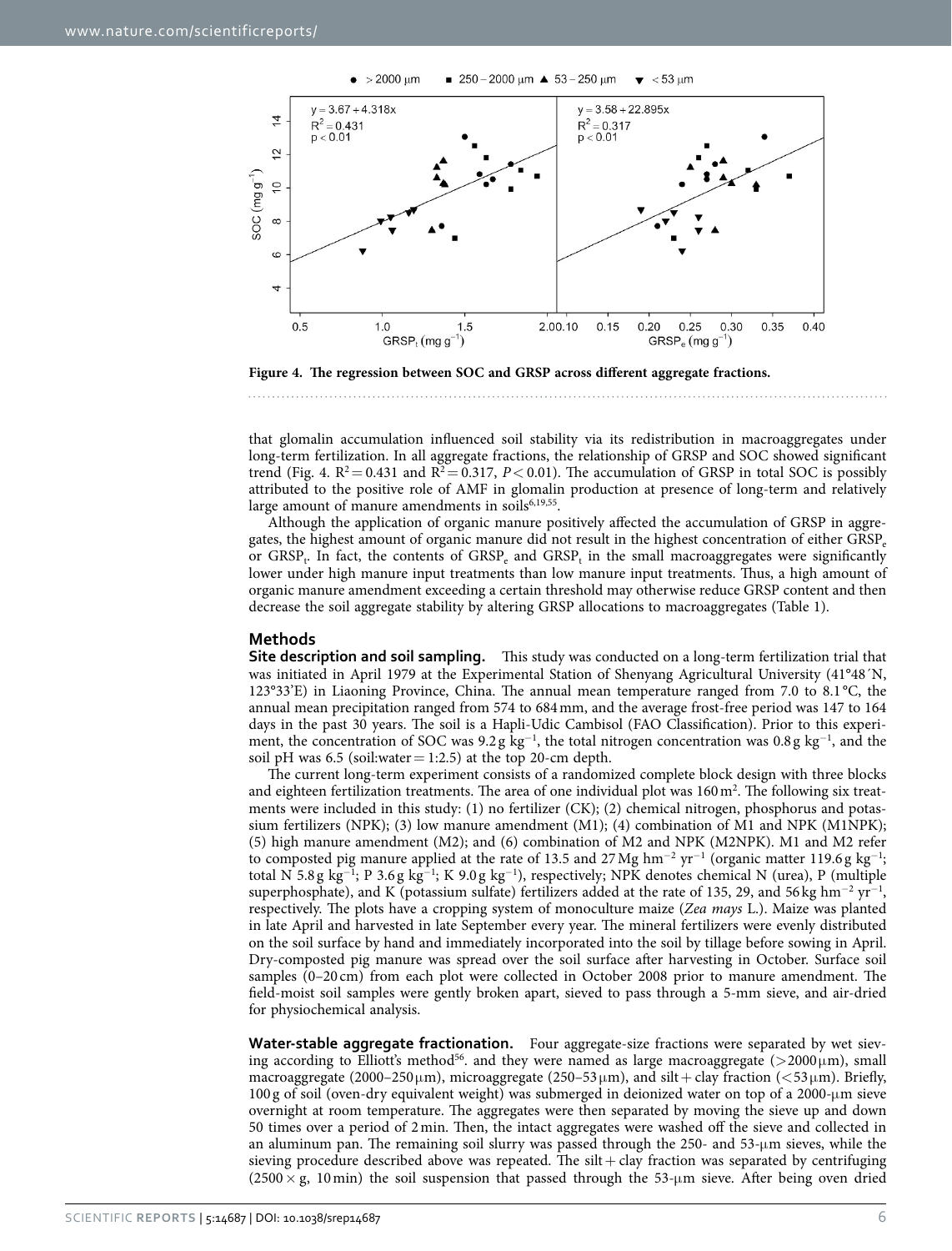at 50 °C, the four classes of aggregates were weighed and stored at room temperature for future use. The mean weight diameter (MWD) represents fraction of the sample on the sieve times mean intersieve aperture and was used to indicate the soil aggregate stability<sup>57</sup>. The total carbon in the soil aggregates was determined by dry combustion using an element analyzer Vario Elementar III (Elementar Analysensysteme GmbH, Hanau, Germany). Because these soil samples were free of carbonates, the total carbon content was equivalent to the soil organic carbon content.

**GRSP extraction and determination.** GRSP was extracted according to the procedures described by Wright and Upadhyaya<sup>2</sup>. Briefly, extractable GRSP (GRSP<sub>e</sub>) was extracted from 1 g of 2-mm-sieved soil with 8 ml of a 20 mM citrate solution at pH 7.0 by autoclaving at 121 °C for 30 min, and then the supernatant was removed by centrifugation at  $10{,}000\times$  g for 5 min. The total GRSP (GRSP<sub>t</sub>) was extracted with 8 ml of 50 mM citrate solution at pH 8.0 by autoclaving at 121 °C for 60 min, then centrifuged at  $10,000 \times g$  for 5 min to remove the supernatant. After each cycle, the sodium citrate was replenished for the extraction again until the GRSP content of supernatant was above the detection limits (ca. 2mg ml<sup>-1</sup>). The supernatant was decanted and stored at 4 °C until being analyzed. The protein content was determined by the Bradford assay<sup>58</sup> using bovine serum albumin as a standard.

**Statistical analysis.** The significant difference of the effects of aggregate size and the fertilization treatment on the SOC,  $GRSP<sub>e</sub>$  GRSP<sub>e</sub> and  $GRSP<sub>t</sub>/SOC$  were assessed using one-way analyses of variance (ANOVA). Post hoc analyses were conducted using LSD tests. A statistical significance was set at  $P < 0.05$ or  $P < 0.1$ . All of the statistical analyses were implemented in the R program<sup>59</sup>.

#### **References**

- <span id="page-8-0"></span>1. Rillig, M. C. & Steinberg, P. D. Glomalin production by an arbuscular mycorrhizal fungus: a mechanism of habitat modification? *Soil Biol. Biochem.* **34,** 1371–1374 (2002).
- <span id="page-8-1"></span>2. Wright, S. F. & Upadhyaya, A. A survey of soils for aggregate stability and glomalin, a glycoprotein produced by hyphae of arbuscular mycorrhizal fungi. *Plant Soil* **198,** 97–107 (1998).
- <span id="page-8-3"></span>3. Rillig, M. C. Arbuscular mycorrhizae, glomalin, and soil aggregation. *Can. J. Soil Sci.* **84,** 355–363 (2004).
- <span id="page-8-14"></span>4. Wright, S. F. & Upadhyaya, A. Extraction of an abundant and unusual protein from soil and comparison with hyphal protein of arbuscular mycorrhizal fungi. *Soil Sci.* **161,** 575–586 (1996).
- 5. Nichols, K. A. & Wright, S. F. Carbon and nitrogen in operationally defined soil organic matter pools. *Biol. Fert. Soils* **43,** 215–220  $(2006)$
- <span id="page-8-2"></span>6. Driver, J. D., Holben, W. E. & Rillig, M. C. Characterization of glomalin as a hyphal wall component of arbuscular mycorrhizal fungi. *Soil Biol. Biochem.* **37,** 101–106 (2005).
- <span id="page-8-4"></span>7. Zhang, S. X. *et al.* Effects of conservation tillage on soil aggregation and aggregate binding agents in black soil of Northeast China. *Soil Till. Res.* **124,** 196–202 (2012).
- <span id="page-8-5"></span>8. Rillig, M. C., Wright, S. F., Nichols, K. A., Schmidt, W. F. & Torn, M. S. Large contribution of arbuscular mycorrhizal fungi to soil carbon pools in tropical forest soils. *Plant Soil* **233,** 167–177 (2001).
- <span id="page-8-7"></span><span id="page-8-6"></span>9. Treseder, K. K. & Turner, K. M. Glomalin in ecosystems. *Soil Sci. Soc. Am. J*. **71,** 1257–1266 (2007).
- 10. Miltner, A., Bombach, P., Schmidt-Bruecken, B. & Kaestner, M. SOM genesis: microbial biomass as a significant source. *Biogeochemistry* **111,** 41–55 (2012).
- <span id="page-8-8"></span>11. Caesar-TonThat, T. *et al.* Long-term tillage and cropping effects on microbiological properties associated with aggregation in a semi-arid soil. *Biol. Fert. Soils* **47,** 157–165 (2011).
- <span id="page-8-16"></span>12. Wright, S. F., Green, V. S. & Cavigelli, M. A. Glomalin in aggregate size classes from three different farming systems. *Soil Till. Res.* **94,** 546–549 (2007).
- 13. Wright, S. F., Starr, J. L. & Paltineanu, I. C. Changes in aggregate stability and concentration of glomalin during tillage management transition. *Soil Sci. Soc. Am. J*. **63,** 1825–1829 (1999).
- 14. Dai, J. *et al.* No tillage enhances arbuscular mycorrhizal fungal population, glomalin-related soil protein content, and organic carbon accumulation in soil macroaggregates. *J. Soils Sediments* **15,** 1055–1062 (2015).
- <span id="page-8-9"></span>15. Wright, S. F. & Anderson, R. L. Aggregate stability and glomalin in alternative crop rotations for the central Great Plains. *Biol. Fert. Soils* **31,** 249–253 (2000).
- <span id="page-8-10"></span>16. Bedini, S., Avio, L., Argese, E. & Giovannetti, M. Effects of long-term land use on arbuscular mycorrhizal fungi and glomalinrelated soil protein. *Agr. Ecosyst. Environ.* **120,** 463–466 (2007).
- <span id="page-8-22"></span>17. Rillig, M. C., Maestre, F. T. & Lamit, L. J. Microsite differences in fungal hyphal length, glomalin, and soil aggregate stability in semiarid Mediterranean steppes. *Soil Biol. Biochem.* **35,** 1257–1260 (2003).
- 18. Spohn, M. & Giani, L. Impacts of land use change on soil aggregation and aggregate stabilizing compounds as dependent on time. *Soil Biol. Biochem.* **43,** 1081–1088 (2011).
- <span id="page-8-11"></span>19. Wu, F. S. *et al.* Effects of long-term fertilization on AM fungal community structure and Glomalin-related soil protein in the Loess Plateau of China. *Plant Soil* **342,** 233–247 (2011).
- <span id="page-8-12"></span>20. Dai, J. *et al.* Arbuscular mycorrhizal fungal diversity, external mycelium length, and glomalin-related soil protein content in response to long-term fertilizer management. *J. Soil Sediment* **13,** 1–11 (2013).
- <span id="page-8-15"></span><span id="page-8-13"></span>21. Tisdall, J. M. & Oades, J. M. Organic matter and water-stable aggregates in soils. *J. Soil Sci*. **33,** 141–163 (1982).
- 22. Rillig, M. C., Wright, S. F. & Eviner, V. T. The role of arbuscular mycorrhizal fungi and glomalin in soil aggregation: comparing effects of five plant species. *Plant Soil* **238,** 325–333 (2002).
- <span id="page-8-17"></span>23. Singh, P. K., Meenakshi, S. & Tripathi, B. N. Glomalin: an arbuscular mycorrhizal fungal soil protein. *Protoplasma* **250,** 663–669  $(2013)$
- <span id="page-8-18"></span>24. Hati, K. A., Swarup, A., Dwivedi, A. K., Misra, A. K. & Bandyopadhyay, K. K. Changes in soil physical properties and organic carbon status at the topsoil horizon of a vertisol of central India after 28 years of continuous cropping, fertilization and manuring. *Agr. Ecosyst. Environ.* **119,** 127–134 (2007).
- <span id="page-8-19"></span>25. Li, J., Richter, D. d., Mendoza, A. & Heine, P. Four-decade responses of soil trace elements to an aggrading old-field forest: B, Mn, Zn, Cu, and Fe. *Ecology* **89,** 2911–2923 (2008).
- <span id="page-8-20"></span>26. Cai, Z. C. & Qin, S. W. Dynamics of crop yields and soil organic carbon in a long-term fertilization experiment in the Huang-Huai-Hai Plain of China. *Geoderma* **136,** 708–715 (2006).
- <span id="page-8-21"></span>27. Liu, X. H. *et al.* Effect of fertilization on soil humus components and brown soil properties. *Chin. J.Soil Sci*. **36,** 328–332 (2005).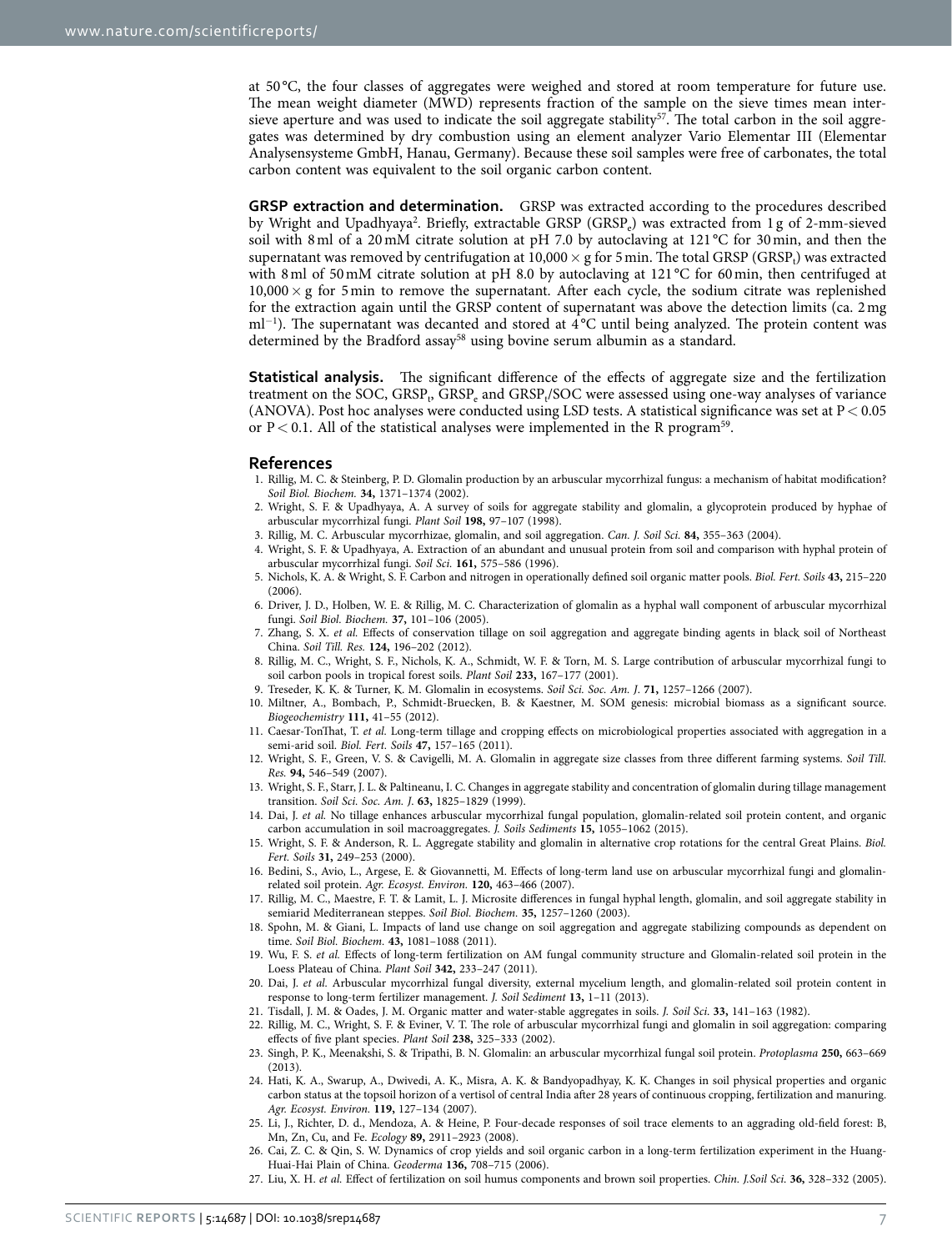- <span id="page-9-0"></span>28. Majumder, B., Ruehlmann, J. & Kuzyakov, Y. Effects of aggregation processes on distribution of aggregate size fractions and organic C content of a long-term fertilized soil. *Eur. J. Soil Biol.* **46,** 365–370 (2010).
- <span id="page-9-1"></span>29. Su, Y. Z., Wang, F., Suo, D. R., Zhang, Z. H. & Du, M. W. Long-term effect of fertilizer and manure application on soil-carbon sequestration and soil fertility under the wheat-wheat-maize cropping system in northwest China. *Nutr. Cycl. Agroecosyst.* **75,** 285–295 (2006).
- <span id="page-9-2"></span>30. Shirani, H., Hajabbasi, M. A., Afyuni, M. & Hemmat, A. Effects of farmyard manure and tillage systems on soil physical properties and corn yield in central Iran. *Soil Till. Res*. **68,** 101–108 (2002).
- <span id="page-9-3"></span>31. Aoyama, M., Angers, D. A. & N'Dayegamiye, A. Particulate and mineral-associated organic matter in water-stable aggregates as affected by mineral fertilizer and manure applications. *Can. J. Soil Sci.* **79,** 295–302 (1999).
- <span id="page-9-4"></span>32. Whalen, J. K. & Chang, C. Macroaggregate Characteristics in Cultivated Soils after 25 Annual Manure Applications. *Soil Sci. Soc. Am. J*. **66,** 1637–1647 (2002).
- <span id="page-9-5"></span>33. Meng, Q. *et al.* Distribution of carbon and nitrogen in water-stable aggregates and soil stability under long-term manure application in solonetzic soils of the Songnen plain, northeast China. *J. Soil Sediment* **14,** 1041–1049 (2014).
- <span id="page-9-6"></span>34. Abiven, S., Menasseri, S. & Chenu, C. The effects of organic inputs over time on soil aggregate stability—A literature analysis. *Soil Biol. Biochem.* **41,** 1–12 (2009).
- <span id="page-9-7"></span>35. Bhattacharyya, R. *et al.* Long term effects of fertilization on carbon and nitrogen sequestration and aggregate associated carbon and nitrogen in the Indian sub-Himalayas. *Nutr. Cycl. Agroecosyst.* **86,** 1–16 (2010).
- <span id="page-9-10"></span>36. Chen, Y. *et al.* Carbon and nitrogen pools in different aggregates of a Chinese Mollisol as influenced by long-term fertilization. *J. Soil Sediment* **10,** 1018–1026 (2010).
- <span id="page-9-9"></span>37. Tripathi, R. *et al.* Soil aggregation and distribution of carbon and nitrogen in different fractions after 41 years long-term fertilizer experiment in tropical rice-rice system. *Geoderma* **213,** 280–286 (2014).
- <span id="page-9-12"></span>38. Song, Z. W. *et al.* Effects of long-term fertilization on soil organic carbon content and aggregate composition under continuous maize cropping in Northeast China. *J. Agri. Sci*. **153,** 236–244 (2015).
- 39. Xie, H. *et al.* Long-term manure amendments enhance neutral sugar accumulation in bulk soil and particulate organic matter in a Mollisol. *Soil Biol. Biochem.* **78,** 45–53 (2014).
- <span id="page-9-8"></span>40. Yang, X. M. *et al.* Long-term effects of fertilization on soil organic carbon changes in continuous corn of northeast China: RothC model Simulations. *Environ. Manage* **32,** 459–465 (2003).
- <span id="page-9-11"></span>41. Six, J., Conant, R. T., Paul, E. A. & Paustian, K. Stabilization mechanisms of soil organic matter: Implications for C-saturation of soils. *Plant Soil* **241,** 155–176 (2002).
- <span id="page-9-13"></span>42. Mikha, M. M., Hergert, G. W., Benjamin, J. G., Jabro, J. D. & Nielsen, R. A. Long-term manure impacts on soil aggregates and aggregate-associated carbon and nitrogen. *Soil Sci. Soc. Am. J*. **79,** 626–636 (2015).
- <span id="page-9-14"></span>43. Jastrow, J. D., Amonette, J. E. & Bailey, V. L. Mechanisms controlling soil carbon turnover and their potential application for enhancing carbon sequestration. *Clim. Chang* **80,** 5–23, (2007).
- <span id="page-9-15"></span>44. Preger, A. C. *et al.* Losses of glomalin-related soil protein under prolonged arable cropping: A chronosequence study in sandy soils of the South African Highveld. *Soil Biol. Biochem.* **39,** 445–453 (2007).
- 45. Wilson, G. W. T., Rice, C. W., Rillig, M. C., Springer, A. & Hartnett, D. C. Soil aggregation and carbon sequestration are tightly correlated with the abundance of arbuscular mycorrhizal fungi: results from long-term field experiments. *Ecol. Lett.* **12,** 452–461 (2009).
- <span id="page-9-16"></span>46. Gryndler, M. *et al.* Organic and mineral fertilization, respectively, increase and decrease the development of external mycelium of arbuscular mycorrhizal fungi in a long-term field experiment. *Mycorrhiza* **16,** 159–166 (2006).
- <span id="page-9-17"></span>47. Spohn, M. & Giani, L. Water-stable aggregates, glomalin-related soil protein, and carbohydrates in a chronosequence of sandy hydromorphic soils. *Soil Biol. Biochem.* **42,** 1505–1511 (2010).
- <span id="page-9-18"></span>48. Franzluebbers, A. J., Wright, S. F. & Stuedemann, J. A. Soil aggregation and glomalin under pastures in the Southern Piedmont USA. *Soil Sci. Soc. Am. J*. **64,** 1018–1026 (2000).
- <span id="page-9-20"></span><span id="page-9-19"></span>49. Nichols, K. A. & Wright, S. F. Comparison of glomalin and humic acid in eight native US soils. *Soil Sci.* **170,** 985–997 (2005).
- 50. Bird, S. B., Herrick, J. E., Wander, M. M. & Wright, S. F. Spatial heterogeneity of aggregate stability and soil carbon in semi-arid rangeland. *Environ. Pollut.* **116,** 445–455 (2002).
- <span id="page-9-21"></span>51. Lovelock, C. E., Wright, S. F., Clark, D. A. & Ruess, R. W. Soil stocks of glomalin produced by arbuscular mycorrhizal fungi across a tropical rain forest landscape. *J. Ecol.* **92,** 278–287 (2004).
- <span id="page-9-22"></span>52. Jorge-Araujo, P., Quiquampoix, H., Matumoto-Pintro, P. T. & Staunton, S. Glomalin-related soil protein in French temperate forest soils: interference in the Bradford assay caused by co-extracted humic substances. *Eur. J. Soil Sci.* **66,** 311–319 (2015).
- <span id="page-9-23"></span>53. Haddad, M. J. & Sarkar, D. Glomalin, a newly discovered component of soil organic matter: Part II-Relationship with soil properties. *Environ. Geosci.* **10,** 99–106 (2003).
- <span id="page-9-24"></span>54. Wright, S. F. A fluorescent antibody assay for hyphae and glomalin from arbuscular mycorrhizal fungi. *Plant Soil* **226,** 171–177 (2000).
- <span id="page-9-25"></span>55. Kabir, Z., Ohalloran, I. P., Fyles, J. W. & Hamel, C. Seasonal changes of arbuscular mycorrhizal fungi as affected by tillage practices and fertilization: Hyphal density and mycorrhizal root colonization. *Plant Soil* **192,** 285–293 (1997).
- <span id="page-9-26"></span>56. Elliott, E. T. Aggregate structure and carbon, nitrogen, and phosphorus in native and cultivated soils. *Soil Sci. Soc. Am. J*. **50,** 627–633 (1986).
- <span id="page-9-27"></span>57. Haynes, R. J. & Francis, G. S. Changes in microbial biomass-C, soil carbohydrate-composition and aggregate stability induced by growth of selected crop and forage species under field conditions. *J. Soil Sci*. **44,** 665–675 (1993).
- <span id="page-9-28"></span>58. Bradford, M. M. A rapid and sensitive method for the quantitation of microgram quantities of protein utilizing the principle of protein-dye binding. *Anal. Biochem.* **7,** 248–254 (1976).
- <span id="page-9-29"></span>59. R Development Core Team. R: A language and environment for statistical computing. R Foundation for Statitical Computing, Vienna, Austria URL <http://www.R-project.org> (2015) (Date of access: 20/04/2015; Version: 3.2.0).

#### **Acknowledgements**

This work was funded by the National Natural Science Foundation of China (No. 41171199; 41130524), the "Strategic Priority Research Program-Climate Change: Carbon Budget and Relevant Issues" of the Chinese Academy of Sciences (No. XDA05050501) and the "Evans-Allen project" by the USDA National Institute of Food and Agriculture (No. 1005761).

#### **Author Contributions**

Project planning and design: H.X., J.L. and L.W; Sampling collection and analysis: H.X., L.W. and B.Z.; Paper construction: H.H., X.Z. and J.W.